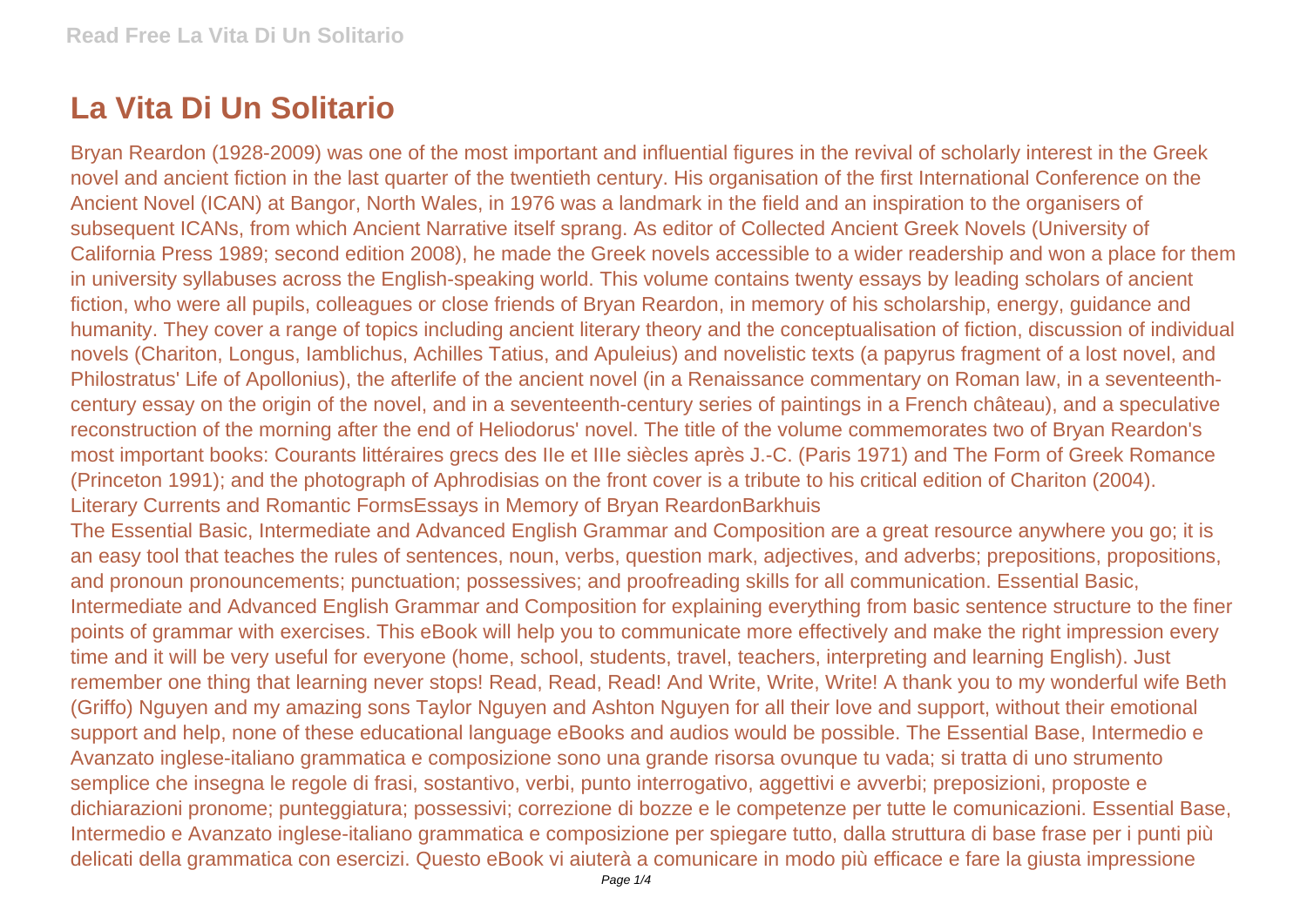ogni volta e sarà molto utile per tutti (casa, scuola, gli studenti, i viaggi, gli insegnanti, interpretare e imparare l'inglese). Basta ricordare una cosa che l'apprendimento non si ferma mai! Leggere, leggere, leggere! E Scrivere, scrivere, scrivere! Un grazie alla mia meravigliosa moglie Beth (Griffo) Nguyen ei miei figli sorprendenti Taylor Nguyen Nguyen e Ashton per tutto il loro amore e sostegno, senza il loro sostegno emotivo e di aiuto, nessuno di questi eBook lingua di istruzione e audio sarebbe possibile. At a time when women were generally excluded from scholarly discourse in the intellectual centers of Europe, four extraordinary female letterate proved their parity as they lectured in prominent scientific and literary academies and published in respected journals. During the Italian Enlightenment, Maria Gaetana Agnesi, Giuseppa Eleonora Barbapiccola, Diamante Medaglia Faini, and Aretafila Savini de' Rossi were afforded unprecedented deference in academic debates and epitomized the increasing ability of women to influence public discourse. The Contest for Knowledge reveals how these four women used the methods and themes of their male counterparts to add their voices to the vigorous and prolific debate over the education of women during the eighteenth century. In the texts gathered here, the women discuss the issues they themselves thought most urgent for the equality of women in Italian society specifically and in European culture more broadly. Their thoughts on this important subject reveal how crucial the eighteenth century was in the long history of debates about women in the academy.

Al contrario di quanto avviene solitamente nei romanzi del genere noir, gli eroi in questo libro di delitti e misteri agiscono alla luce del luminoso sole di Grecia. Storie del tutto imprevedibili, che avvengono ora nella casa accanto, ora nelle bianche isole greche o talvolta nelle azzurre profondit del mare. Tra i misteri e i codici del teatro antico, o sul sedile di una rossa Ferrari, alla fine matura sempre un atroce delitto. Lassassino sa il perch! La signora Gilda si impossessa della Casa degli oleandri; Nassos rincorre Lauto rossa delle donne di facebook; davanti al faro dellisola di Paros, sotto locchio della telecamera della CNN avviene la scoperta di un singolare delitto; Oreste nellantico teatro di Epidauro indaga i misteri di Asclepio e trova la sua Elena. Un rasta va alla ricerca dei segreti della sirena tra le rocce della fortezza veneziana di Monenvassia; il marinaio Mimis decide di porre fine allangoscia che gli procurano i sofismi del Maestro; Uninnocua amicizia entra nella vita di un marito geloso. Visita il sito libro: www.thekillerknowswhy.com Italia: Civilta e Cultura offers a comprehensive description of historical and cultural development on the Italian peninsula. This project was developed to provide students and professors with a flexible and easy-to-read reference book about Italian civilization and cultural studies, also appropriate for cinema and Italian literature classes. This text is intended for students pursuing a minor or a major in Italian studies and serves as an important learning tool with its all-inclusive vision of Italy. Each chapter includes thematic itineraries to promote active class discussion and textual comprehension checkquestions to guide students through the reading and understanding of the subject matter.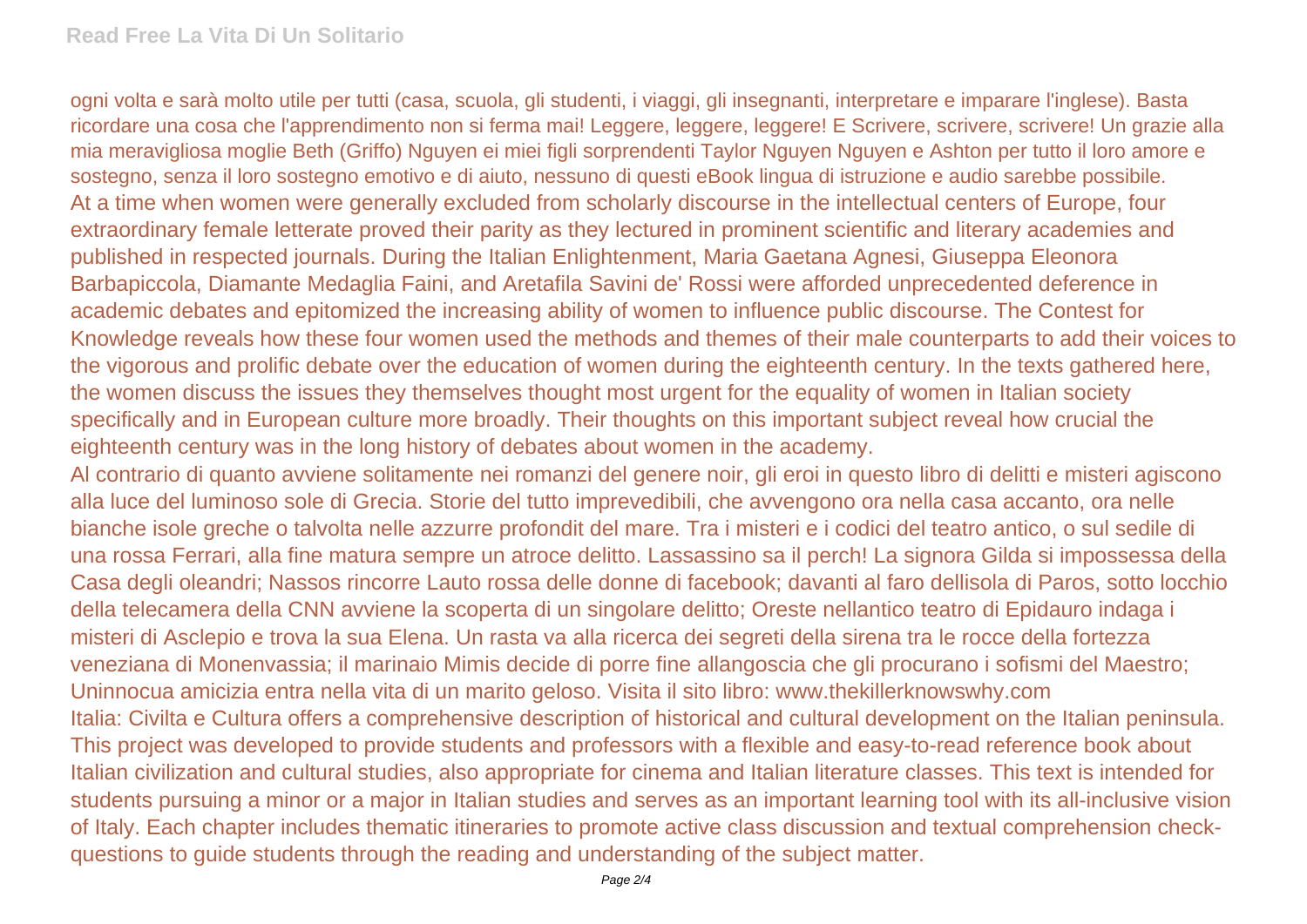## **Read Free La Vita Di Un Solitario**

Children of the Mists is a story of enduring love. Set in the 1800s, life on Sardinia had barely changed since the time of the Caesars. Two families, the Sannas and the Canus, are united by friendship and honour; love and laughter; joy and promises; omens and superstitions; youth and experience transcend generations. However, for Raffaella and Antonio, their passionate love becomes entangled with revenge. Death changes devotion. Promises are forgotten. Vendettas cannot be ignored. Ambition clouds judgments. Antonio and Raffaella were promised to each other, nothing would keep them apart, not even family. Committed to each other, they fight for their love against all odds... Children of the Mists is a gripping journey back in time that will make the perfect addition to any romance lover's collection. In this important volume, major events and personalities of 20th century physics are portrayed through recollections and historiographical works of one of the most prominent figures of European science. A former student of Enrico Fermi, and a leading personality of physical research and science policy in postwar Italy, Edoardo Amaldi devoted part of his career to documenting, both as witness and as historian, some significant moments of 20th century science. The focus of the book is on the European scene, ranging from nuclear research in Rome in the 1930s to particle physics at CERN, and includes biographies of physicists such as Ettore Majorana, Bruno Touschek and Fritz Houtermans.Edoardo Amaldi (Carpaneto, 1908 - Roma, 1989) was one of the leading figures in twentieth century Italian science. He was conferred his degree in physics at Rome University in 1929 and played an active role (as a member of the team of young physicists known as ?the boys of via Panisperna?) in the fundamental research on artificial induced radioactivity and the properties of neutrons, which won the group's leader Enrico Fermi the Nobel Prize for physics in 1938. Following Fermi's departure for the United States in 1938 and the disruption of the original group, Amaldi took upon himself the task of reorganising the research in physics in the difficult situation of post-war Italy. His own research went from nuclear physics to cosmic ray physics, elementary particles and, in later years, gravitational waves. Active research was for him always coupled to a direct involvement as a statesman of science and an organiser: he was the leading figure in the establishment of INFN (National Institute for Nuclear Physics) and has played a major role, as spokesman of the Italian scientific community, in the creation of CERN, the large European laboratory for high energy physics. He also actively supported the formation of a similar transnational joint venture in space science, which gave birth to the European Space Agency. In these and several other scientific organisations, he was often entrusted with directive responsibilities. In his later years, he developed a keen interest in the history of his discipline. This gave rise to a rich production of historiographic material, of which a significant sample is collected in this volume.

Zwischen dem Komischen und dem Avantgardistischen gibt es Parallelen, die bislang kaum von der Forschung gewürdigt wurden, in diesem Band aber erstmals im Mittelpunkt stehen. In 19 Beiträgen werden strukturelle, konzeptionelle und personelle Beziehungen zwischen den beiden scheinbar gegensätzlichen Phänomenen an repräsentativen Beispielen aus der französischen, italienischen, spanischen, deutschen und niederländischen Literatur vom Ende des 19. bis zum Ende des 20. Jahrhunderts untersucht. Die Beiträge reichen von der italienischen Scapigliatura über Futurismus, Dadaismus, Expressionismus und Surrealismus bis hin zu Pataphysik, Oulipo und neoavantgardistischen Texten. Auf diese Weise kommen Autoren, Bewegungen und Aspekte, die bisher zu wenig beachtet wurden, in den Blick, bekannte erscheinen in neuem Licht, und auch die beiden Begriffe Avantgarde und Komik gewinnen an Schärfe. Denn weder ist der avantgardistische Impuls auf die sogenannten historischen Avantgarden zu beschränken noch verbleiben komische Verfahren im Harmlosen: Beide überschreiten Grenzen, die es ständig neu zu reflektieren gilt.

Primo è un ragazzo solitario e riservato. Nei momenti più bui della sua vita, si è sempre affidato alla scrittura per sfogarsi e andare avanti. Un giorno però ritrova una lettera scritta dal padre, prima che morisse, e le sue certezze si sgretolano. Deluso da tutto, afferra i suoi appunti e